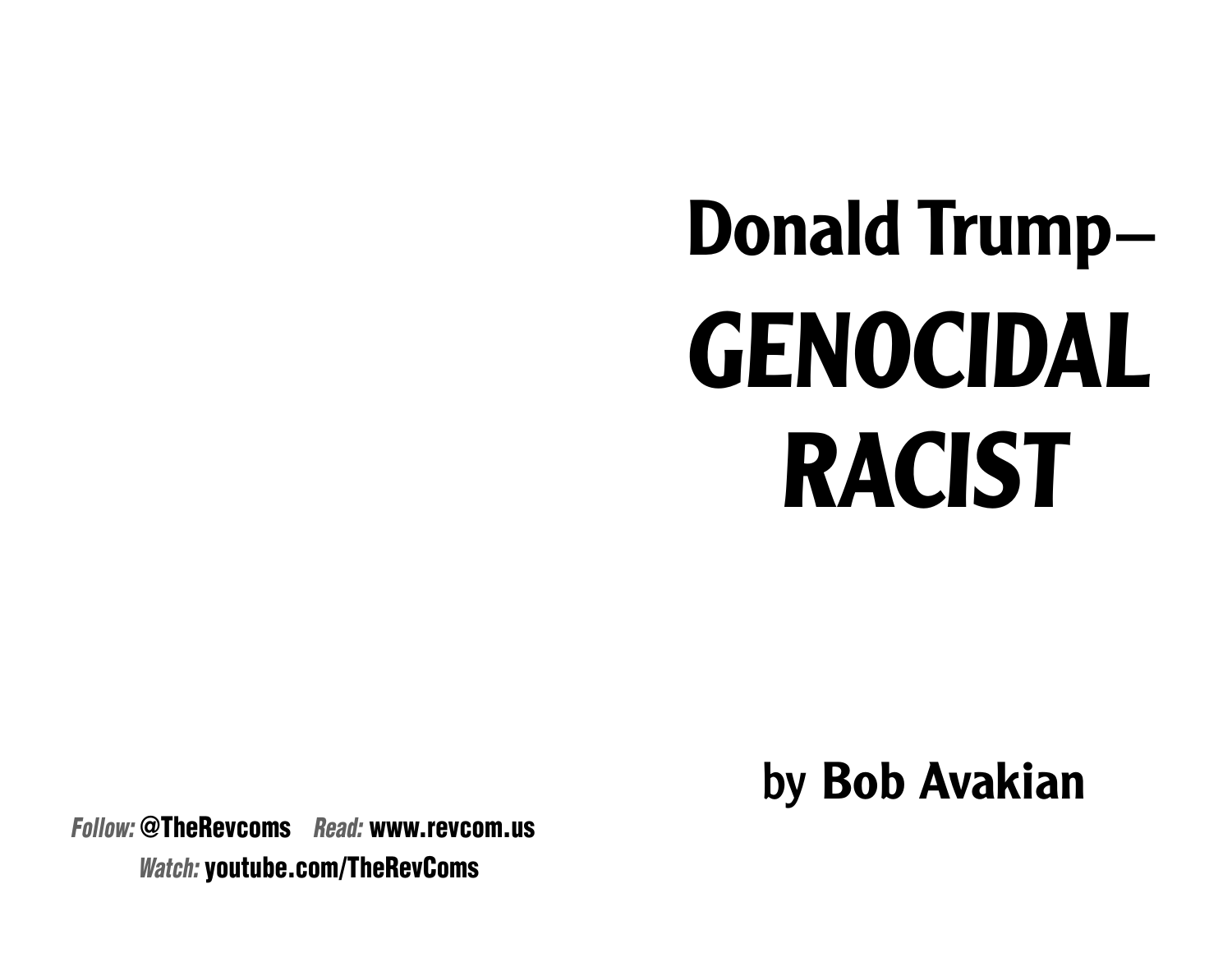### **STATEMENT BY BOB AVAKIAN**

### **ON THE IMMEDIATE CRITICAL SITUATION,** THE URGENT NEED TO **DRIVE OUT THE FASCIST TRUMP/PENCE REGIME, VOTING IN THIS ELECTION, AND THE FUNDAMENTAL NEED FOR REVOLUTION**

August 1, 2020

Go to **www.revcom.us** to read the entire statement.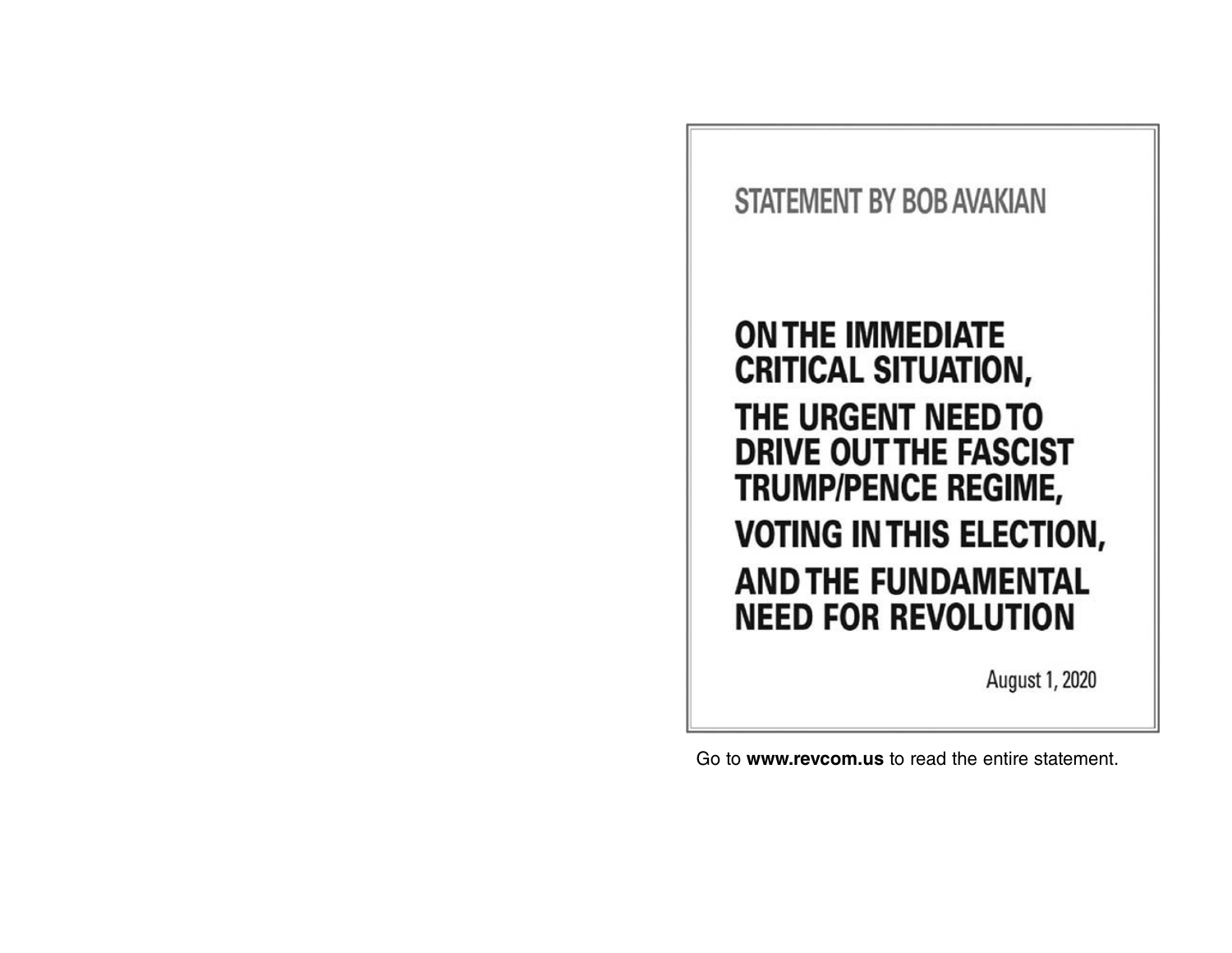### **Donald Trump– GENOCIDAL RACISTPart 1**

Genocide means killing off a whole people, or a large part of that people. Genocide is what the Europeans did to the native peoples in America, while stealing their land. Genocide is Hitler and the NAZIs murdering six million Jews. **Donald Trump is a genocidal racist**.

Donald Trump hates Black people and everybody who is not a "white, English-speaking, Christian American." If he could, he would kill off a whole lot of them, and put many of the rest in jail for life, or drive them out of the country.

Trump has spouted and shouted vicious racism for years, and decades.

Trump's niece, Mary Trump, who knows him well, said this about him:

**"I can only imagine the envy with which Donald watched" the cop killing George Floyd. "I can only imagine that Donald wishes it had been his knee on Floyd's neck."** (emphasis added)

Think about that.

**What do you think Trump will do if he can get his "knee" even more firmly on the necks of Black, Brown, and Native peoples?**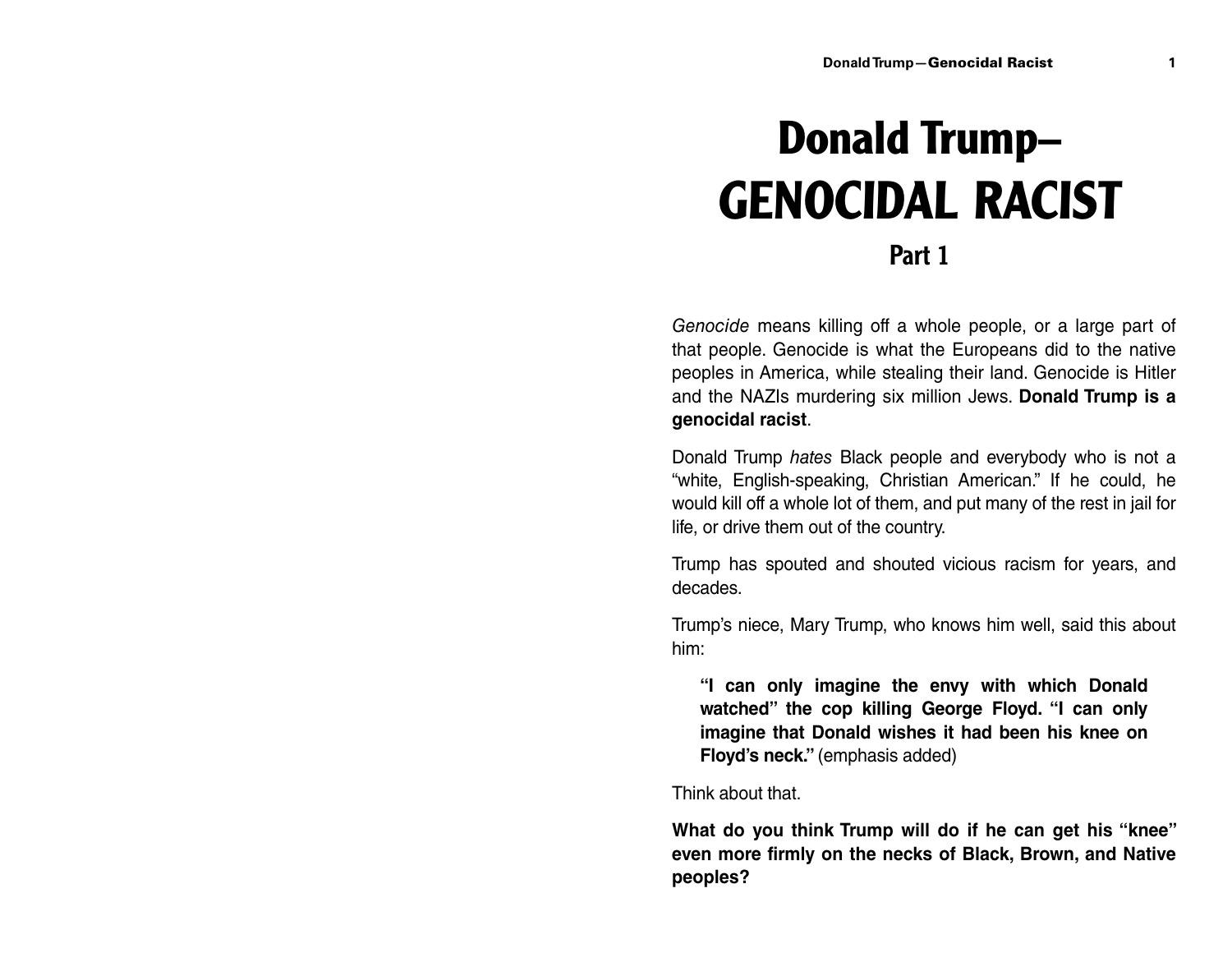Yes, even after slavery was ended, Black people have been continually subjected to horrific oppression and terror, right down to today—but **the fully unleashed rule of genocidal racism, which is what Trump is aiming for, would be a horror on a whole other level.** *The slow genocide of Black people* which has already been going on—through things like mass incarceration and continuing murder by police—*can quickly become a much faster and more complete genocide if Trump and his regime succeed in remaining in power and carry forward more fully their fascist program*.

And, as I have said in my August 1 Statement,\* the hour is getting late, but it is not yet too late, to defeat the fascism concentrated in the fascist regime of Trump (and Pence) and to wrench something positive out of this increasingly terrible situation. **But that requires fully facing up to what this regime of genocidal racist fascism represents and what it is aiming to do, and using all appropriate means to remove this regime from power above all the mobilization of masses of people, to get in the streets, starting** *now***, in the thousands, and stay in the streets, becoming millions, powerfully putting forward the unifying demand that this fascist regime must be OUT NOW!**

And, as I emphasized in that August 1 Statement, in the most fundamental terms, it requires working to create more favorable conditions for, and to build up the organized forces for, the revolution that is needed to finally put an end to this system, which has from the beginning rested on genocidal racism and other horrific forms of oppression—and which now, with this fascist regime, is moving to take this to even more monstrous levels, posing a very real and

\_\_\_\_\_\_\_\_\_\_\_\_\_\_

**to get in the streets, starting** *now***, in the thousands, and stay in the streets, becoming millions, powerfully putting forward the unifying demand that this fascist regime must be OUT NOW!**

And, as I emphasized in that August 1 Statement, in the most fundamental terms, it requires working to create more favorable conditions for, and to build up the organized forces for, the revolution that is needed to finally put an end to this system, which has from the beginning rested on genocidal racism and other horrific forms of oppression—and which now, with this fascist regime, is moving to take this to even more monstrous levels, posing a very real and grave threat to the very existence not only of Black people but the masses of oppressed humanity and ultimately humanity as a whole.

This is not hype or exaggeration in any way—it is the cold hard fact we are faced with—and it demands that, in the name of and for the future of humanity, we *act on the basis of fully confronting this reality and moving, in our millions and millions, to* **change** *this reality*, before it really is too late.

<sup>\*</sup> STATEMENT BY BOB AVAKIAN, August 1, 2020, ON THE IMMEDIATE CRITICAL SITUATION, THE URGENT NEED TO DRIVE OUT THE FASCIST TRUMP/PENCE REGIME, VOTING IN THIS ELECTION, AND THE FUNDAMENTAL NEED FOR REVOLUTION.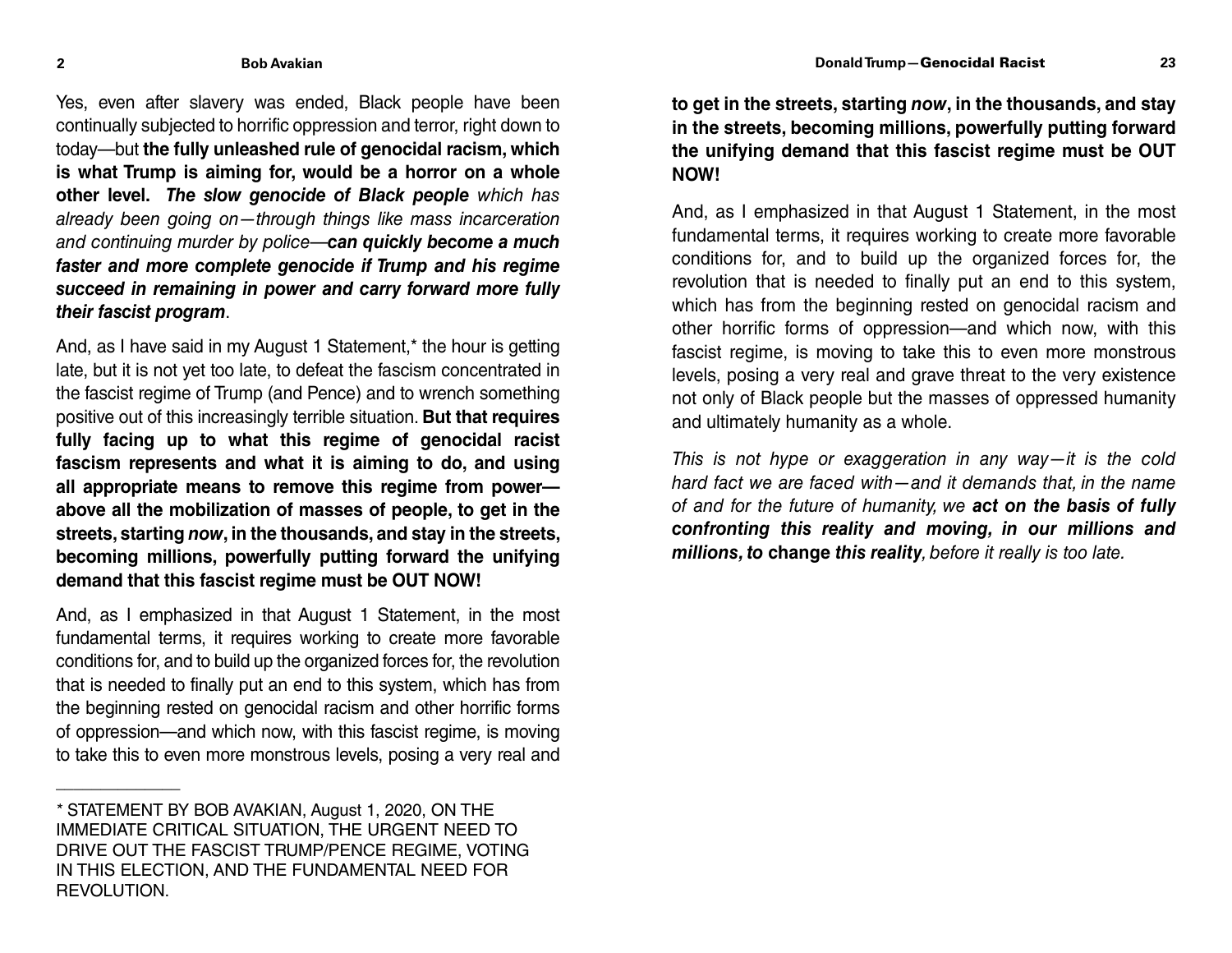pogroms (organized massacres). But when Hitler and the fascist NAZIs came to power in Germany in the 1930s, this led to the imprisonment in concentration camps of basically all the Jews in countries under NAZI control, and then to the mass murder of 6 million Jews (what the NAZIs called "the Final Solution" to the "Jewish problem").

As I said at the beginning of these articles:

Yes, even after slavery was ended, Black people have been continually subjected to horrific oppression and terror, right down to today—but **the fully unleashed rule of genocidal racism, which is what Trump is aiming for, would be a horror on a whole other level.** *The slow genocide of Black people* which has already been going on—through things like mass incarceration and continuing murder by police—*can quickly become a much faster and more complete genocide if Trump and his regime succeed in remaining in power and carry forward more fully their fascist program*.

And once more, as I emphasized in my August 1 Statement,\* the hour is getting late, but it is not yet too late, to defeat the fascism concentrated in the fascist regime of Trump (and Pence) and to wrench something positive out of this increasingly terrible situation. **But that requires fully facing up to what this regime of genocidal racist fascism represents and what it is aiming to do, and using all appropriate means to remove this regime from power—above all the mobilization of masses of people,** 

\_\_\_\_\_\_\_\_\_\_\_\_\_\_

grave threat to the very existence not only of Black people but the masses of oppressed humanity and ultimately humanity as a whole.

This is not hype or exaggeration in any way—it is the cold hard fact we are faced with—and it demands that, in the name of and for the future of humanity, we *act on the basis of fully confronting this reality and moving, in our millions and millions, to* **change** *this reality*, before it really is too late.

(If you think this is an exaggeration, and the danger is not as great as what is said here, then you don't know who Donald Trump really is. In Part 2 and the rest of this series of articles, further evidence will be brought out to show that Donald Trump is indeed a genocidal racist whose fascist regime is a threat to the very existence not only of Black people, but to the masses of oppressed humanity, and to humanity itself—and, once again, what we are urgently called on to do in the face of this.)



<sup>\*</sup> STATEMENT BY BOB AVAKIAN, August 1, 2020, ON THE IMMEDIATE CRITICAL SITUATION, THE URGENT NEED TO DRIVE OUT THE FASCIST TRUMP/PENCE REGIME, VOTING IN THIS ELECTION, AND THE FUNDAMENTAL NEED FOR REVOLUTION.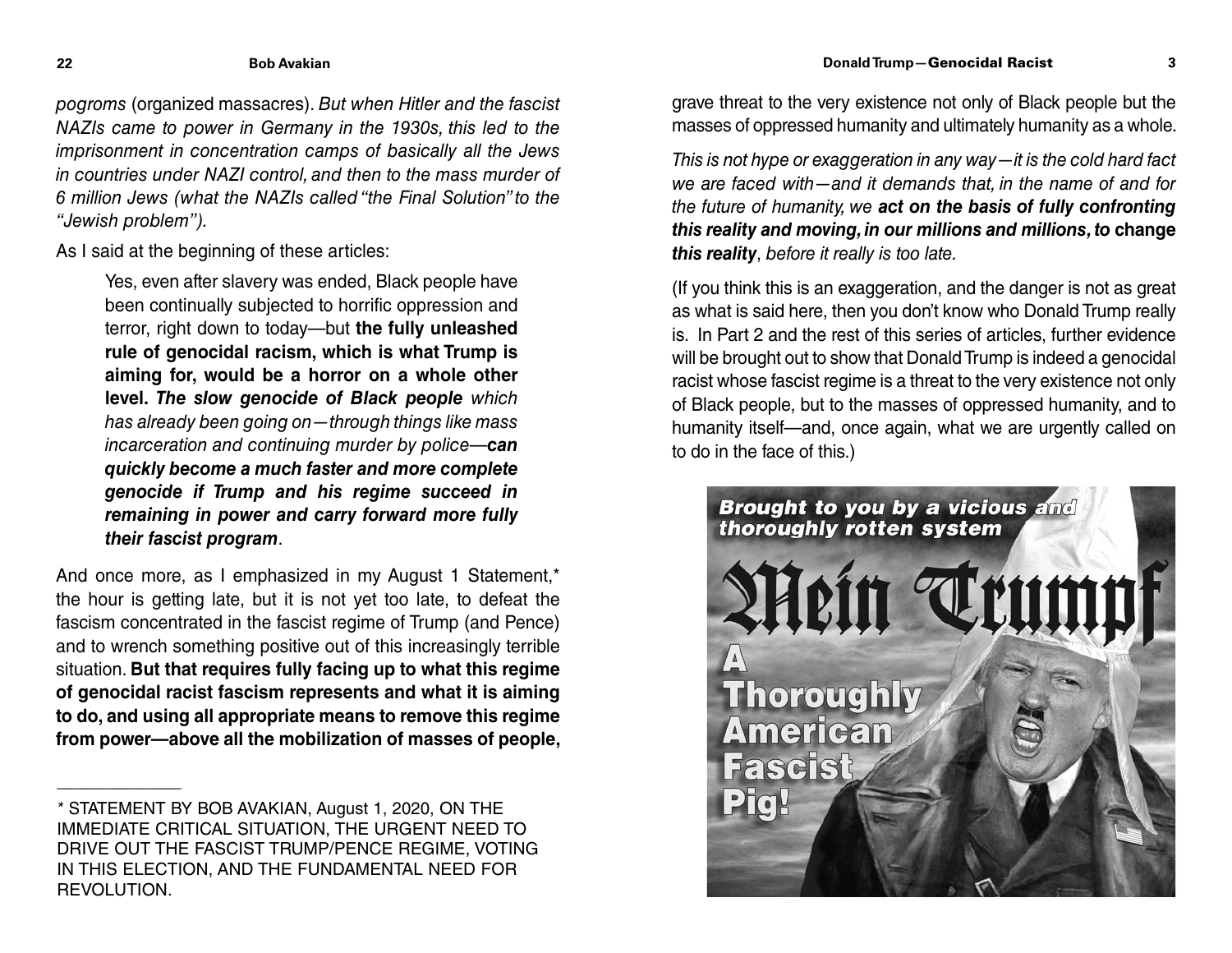# **Donald Trump– GENOCIDAL RACISTPart 10—THE CONCLUSION**

Genocide means killing off a whole people, or a large part of that people. Genocide is what the Europeans did to the native peoples in America, while stealing their land. Genocide is Hitler and the NAZIs murdering six million Jews.

Donald Trump hates Black people, and everybody who is not <sup>a</sup>"white English-speaking, Christian American." If he could, he would kill off a whole lot of them, and put many of the rest in jail for life, or drive them out of the country.

This series has presented compelling evidence (just part of the mountain of evidence that could be cited), clearly showing that **Donald Trump is a genocidal racist**. From this, it should be obvious that it is very wrong, and potentially catastrophic, to underestimate the great danger that Trump poses to Black people, other oppressed people, and humanity as a whole.

Some people, and in particular some Black people, argue that, even after slavery was ended, things have always been terrible for Black people in this country, so Trump really does not represent anything different or worse. Here a lesson from history, not that long ago, sheds crucial light on things, showing how seriously wrong and extremely dangerous this kind of thinking is. For centuries and centuries, Jews in Europe were segregated and cruelly discriminated against, and were repeatedly subjected to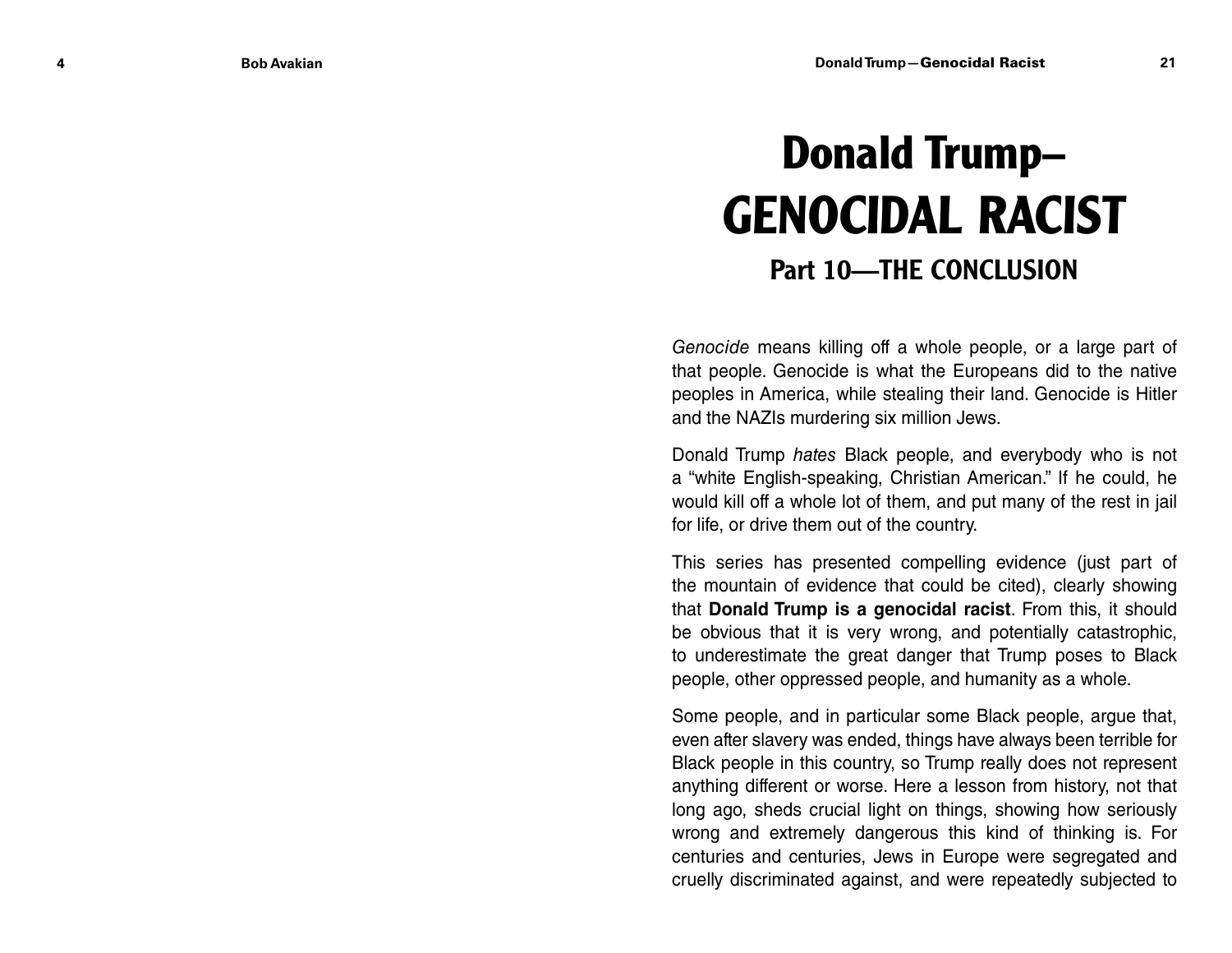**Trump is encouraging what he hopes will be a one-sided civil war, in which the armed forces of white supremacy (and other horrific oppression) will wipe out anyone protesting violence by police and terrorize everyone who opposes, or simply does not fit into, Trump's program for a fascist America.**

(If you still think this is an exaggeration—going too far to say this about Trump—then you still don't know who Donald Trump really is. Look for Part 10: the very real danger of Donald Trump as a genocidal racist.)



After Jacob Blake, an unarmed Black man, was shot seven times in the back by pigs in Kenosha, Wisconsin, in August, people rose up in righteous anger. Reactionary armed militia organized against the protests, and one of them, Kyle Rittenhouse, is accused of murdering two protesters with an AR-15 rifle and seriously injuring a third. Trump publicly justified the gunman's actions, lying brazenly that Rittenhouse was trying to defend himself against violent protesters. This is one of a series of instances where Trump has openly encouraged armed fascist, white supremacist forces.

### **Donald Trump– GENOCIDAL RACIST\*Part 2**

Donald Trump hates Black people, and everybody who is not a "white, English-speaking, Christian American." If he could, he would kill off a whole lot of them, and put many of the rest in jail for life, or drive them out of the country.

Don't believe it? Think that's an exaggeration, that it's going too far to say that about Trump? It's not. Trump has spouted and shouted vicious racism for years, and decades.

Thirty years ago, the Central Park 5, a group of Black and Latino teenagers, were charged with raping and beating a white woman, almost to death, in Central Park in New York City. Donald Trump took out newspaper ads calling for these youth to be put to death. The Central Park 5 were railroaded to jail for years, until finally it was proven, beyond a doubt, that they were innocent. Did Trump admit he was wrong and apologize for calling for innocent Black and Brown teenagers to be executed? NO—during his campaign for president in 2016 he still insisted that these youth were still guilty, despite the definite proof that they were not.

In the same campaign, Trump insisted that "Stop and Frisk" which, in New York City and some other places, had terrorized huge numbers of Black and Brown youth who were innocent of

\_\_\_\_\_\_\_\_\_\_\_\_\_\_\_\_\_\_\_\_\_\_

<sup>\*</sup> Genocide means killing off a whole people, or a large part of that people. Genocide is what the Europeans did to the native peoples in America, while stealing their land. Genocide is Hitler and the NAZIs murdering six million Jews. **Donald Trump is a genocidal racist.**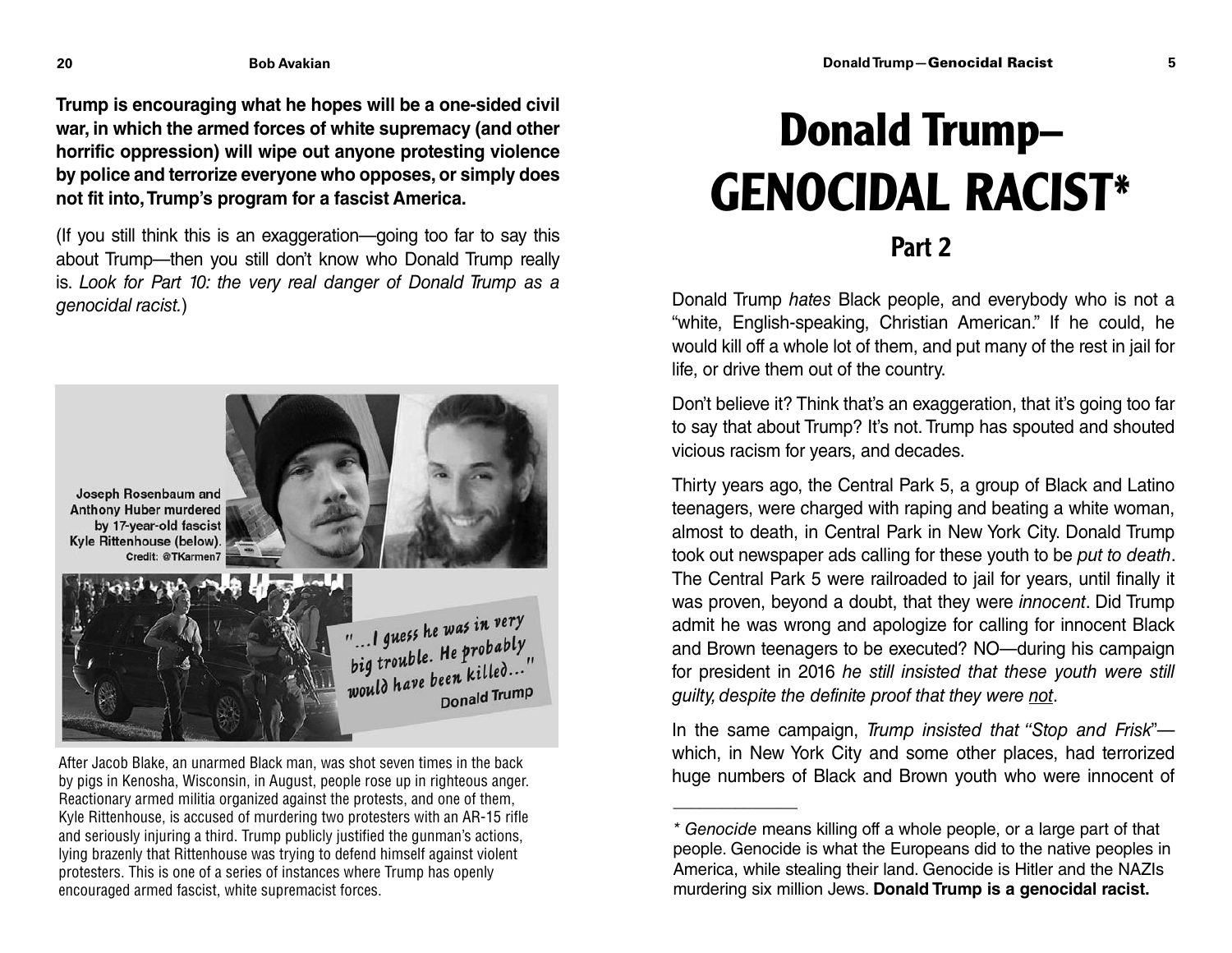**Bob Avakian**

committing any actual crime—should be put into effect, not just in one or a few cities, but all over the country.

If all this is what Trump wants to do with Black and Brown youth, without even caring whether they are innocent, what do you think he wants to do with all those he finds "guilty" of the "crime" of not being white Americans?

(If you think this is an exaggeration—going too far to say this about Trump—then you still don't know who Donald Trump really is. Look for Part 3: further evidence of Donald Trump as a genocidal racist.)



Thirty years ago, a group of Black and Latino teens were unjustly charged with and convicted of raping and beating a white woman, almost to death, in Central Park, New York City. Donald Trump took out full-page newspaper ads calling for these youth—known as the Central Park 5—to be executed. Even today, long after conclusive proof has been made public of their innocence, Trump insists they are "guilty." Above left—New York Times ad placed by Trump; right, police photos of Central Park 5 (clockwise from top): Yusef Salaam; Antron McCray; Korey Wise; Kevin Richardson; Raymond Santana.

### **Donald Trump– GENOCIDAL RACIST\*Part 9**

When a white supremacist Trump supporter killed 2 people (and seriously wounded another) who were taking part in protests against the police shooting of Jacob Blake in Kenosha, Wisconsin, Trump condemned those protesting but never said a word against this murder. Not only that, but prominent supporters of Trump— Tucker Carlson of the fascist Fox "news," Ann Coulter, and others justified and even glorified this murder of protesters.

Did Trump denounce (or even "distance himself" from) any of this justification and glorification of this white supremacist murder? No. After saying, in one of his rants during the Republican "convention," that "Second Amendment people" could "take care of Portland in a day," Trump supported armed "Second Amendment" white supremacists mobilizing to attack protesters in Portland, Oregon, and he called on these "very fine people" to "take Portland." (Someone, apparently a Trump supporter, was killed in the course of this white supremacist attack on the protests in Portland.)

**6**

<sup>\*</sup> Genocide means killing off a whole people, or a large part of that people. Genocide is what the Europeans did to the native peoples in America, while stealing their land. Genocide is Hitler and the NAZIs murdering six million Jews. **Donald Trump is a genocidal racist.**

Donald Trump hates Black people, and everybody who is not a "white, English-speaking, Christian American." If he could, he would kill off a whole lot of them, and put many of the rest in jail for life, or drive them out of the country.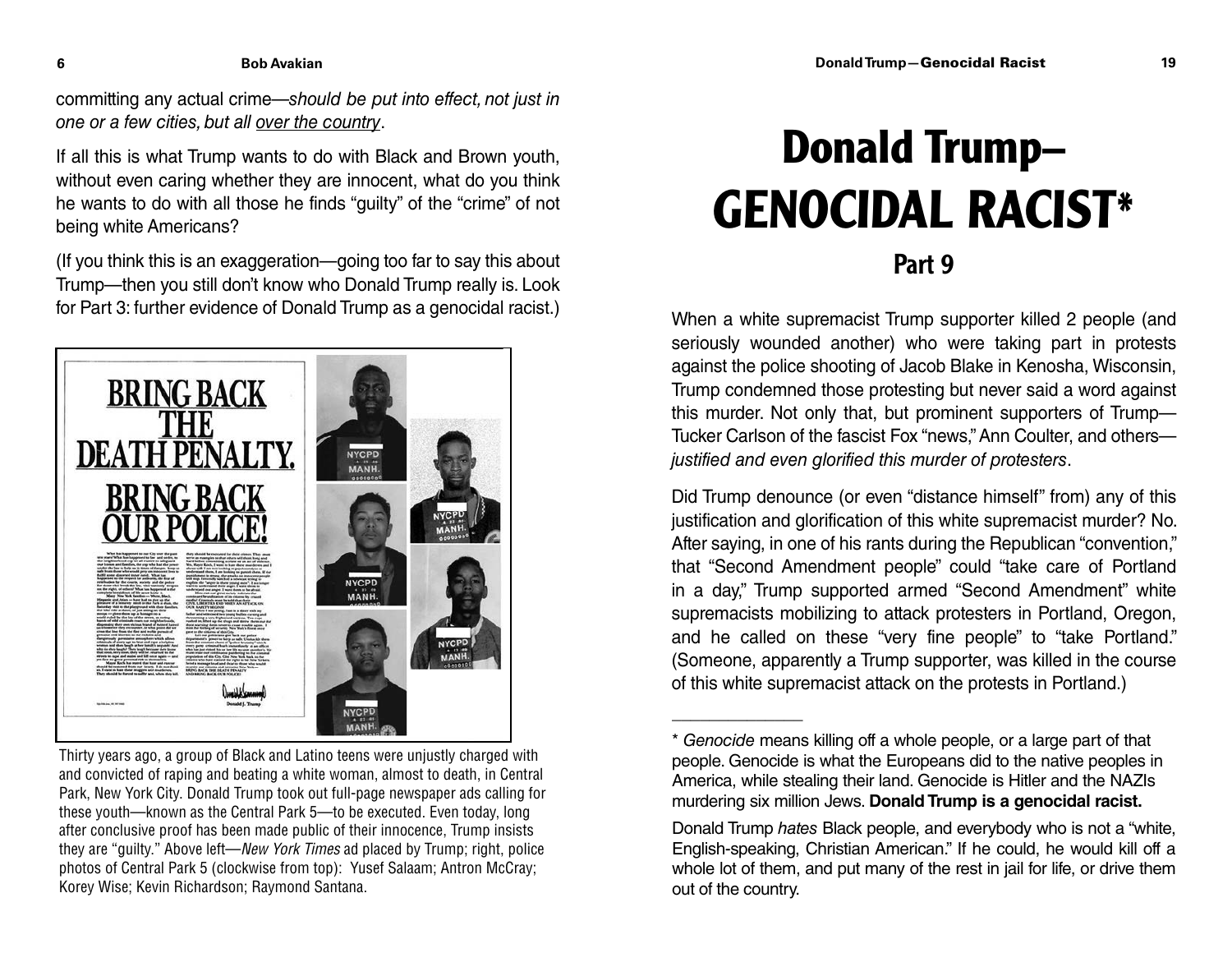**What else can it be, but** *genocidal racism***, when Trump insists on severely punishing people who want to bring down these monuments to slavery and racist terror?!**

(If you still think this is an exaggeration—going too far to say this about Trump—then you still don't know who Donald Trump really is. Look for Part 9: further evidence of Donald Trump as a genocidal racist.)



On August 12, 2017, fascists and white supremacists rallied in Charlotesville, Virginia, under the statue of Confederate General Robert E. Lee—who led the war to defend slavery in the Civil War. Earlier, the city had announced that the statue would be taken down, provoking reactionary outrage. Photo shows Virignia state troopers at the statue before the KKK-Nazi rally.

# **Donald Trump– GENOCIDAL RACIST\*Part 3**

Early in his last campaign for president, Trump declared that he was going to "build a wall" to keep out Mexicans, calling the people who come to the U.S. from Mexico "drug dealers... rapists... criminals." He said that a judge in a legal case Trump was involved in could not be "fair" to Trump because the judge was of Mexican heritage—a textbook case of racism (as even a powerful Trump supporter had to admit).

Since becoming president, along with unleashing vicious raids to deport immigrants, tearing apart families, Trump has put tens of thousands of immigrants—mostly from Mexico and nearby countries in Central America—in concentration camps on the border, while separating even very young migrant children from their parents.

<sup>\*</sup> Genocide means killing off a whole people, or a large part of that people. Genocide is what the Europeans did to the native peoples in America, while stealing their land. Genocide is Hitler and the NAZIs murdering six million Jews. **Donald Trump is a genocidal racist.**

Donald Trump hates Black people, and everybody who is not a "white, English-speaking, Christian American." If he could, he would kill off a whole lot of them, and put many of the rest in jail for life, or drive them out of the country.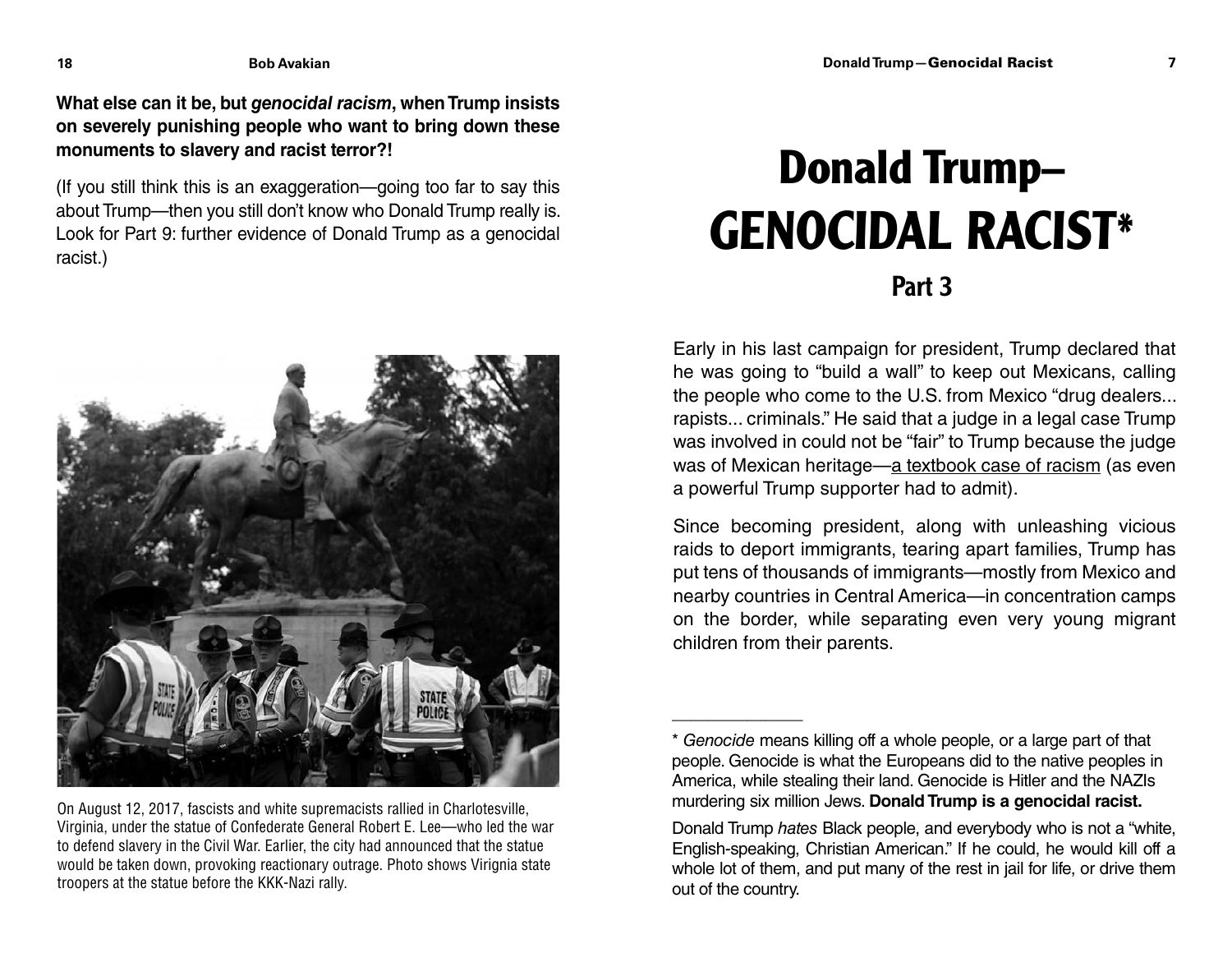#### **Donald Trump—Genocidal Racist 17**

#### **Bob Avakian**

Many people have pointed out that all this is the kind of thing Hitler did to "demonize" and "criminalize" Jews as he put them in concentration camps, and then murdered 6 million of them.

(If you don't think Trump would do something as extreme as killing off large parts of those he has demonized and criminalized, you still don't know who Donald Trump really is. Look for Part 4: further evidence of Donald Trump as a genocidal racist.)



Left: A Jewish person in Nazi Germany with a "Yellow Star." Years before the Holocaust, Nazi officials forced Jews to wear the Yellow Star as a prelude to the mass deportations to ghettos and later to the death camps in Eastern Europe. Right: Some of the tens of thousands of immigrants who have been forced into concentration camps in the U.S. today under horrendous conditions—including children separated from parents and locked up in cages.

### **Donald Trump– GENOCIDAL RACIST\*Part 8**

#### **Donald Trump loves and violently defends** *the slave-owning Confederacy* **as part of "our great American heritage**.**"**

He has condemned, and issued executive orders to severely punish, people pulling down statues honoring soldiers and leaders of the Confederacy who fought to preserve and extend *slavery*. These statues were put up to celebrate slavery, and as monuments to white supremacy, during the days of "Jim Crow" when Black people as a whole were openly segregated and discriminated against, and constantly subjected to lynching and all-around terror, for generations even after slavery was ended.

**8**

<sup>\*</sup> Genocide means killing off a whole people, or a large part of that people. Genocide is what the Europeans did to the native peoples in America, while stealing their land. Genocide is Hitler and the NAZIs murdering six million Jews. **Donald Trump is a genocidal racist.**

Donald Trump hates Black people, and everybody who is not a "white, English-speaking, Christian American." If he could, he would kill off a whole lot of them, and put many of the rest in jail for life, or drive them out of the country.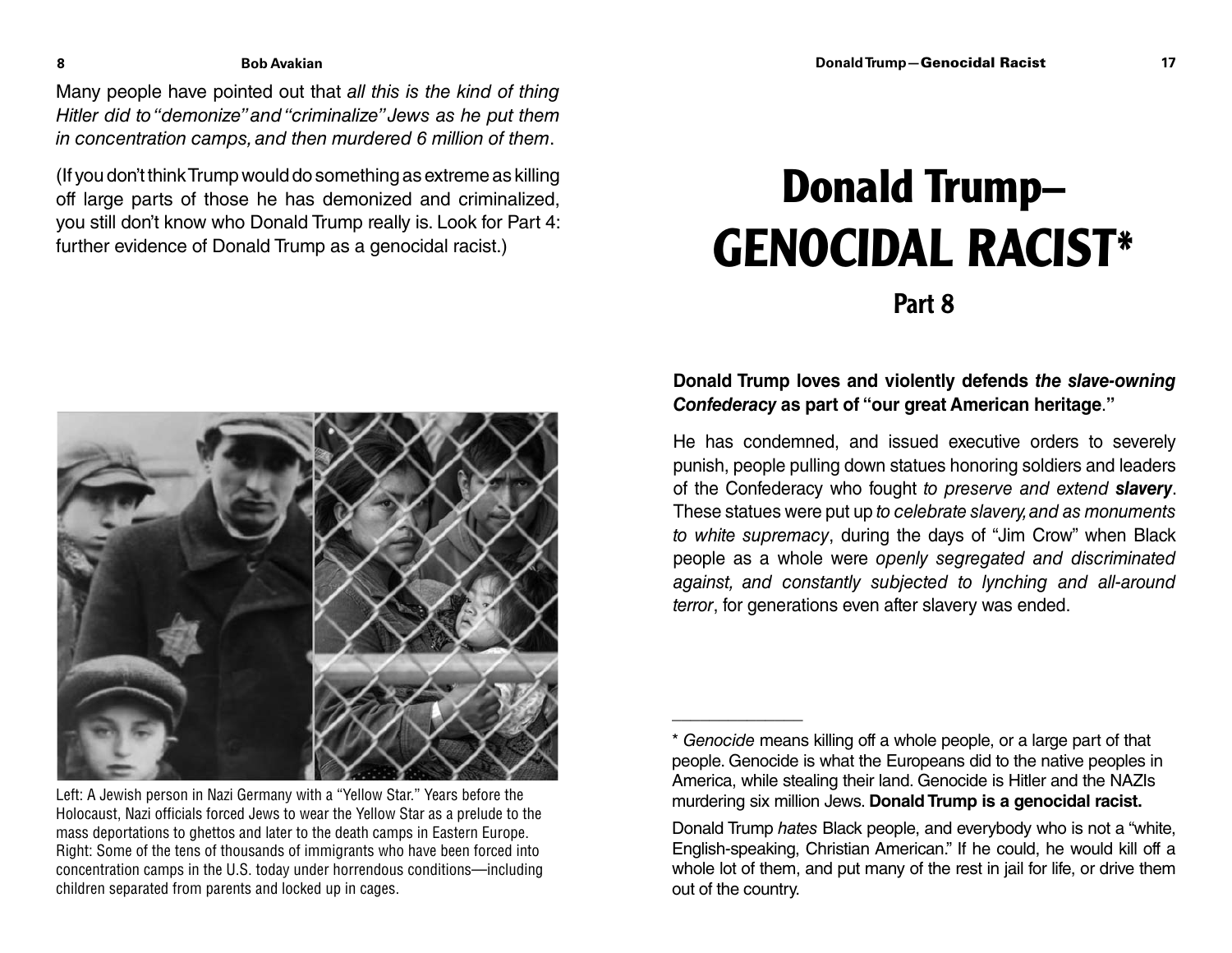**English-speaking, Christian-America that he proclaims must be "great again" and "dominate" all others.**

(If you still think this is an exaggeration—going too far to say this about Trump—then you still don't know who Donald Trump really is. Look for Part 8: further evidence of Donald Trump as a genocidal racist.)



Trump supporters—without masks, as the COVID-19 pandemic raged—at a Trump rally in Tulsa, Oklahoma, in June 2020. Those who say things like "It's OK to be white" and "White Power" want America to be unquestioningly dominated by white, English-speaking, fundamentalist Christian people—including through white supremacist murder and terror against Black and other oppressed people.

# **Donald Trump– GENOCIDAL RACIST\*Part 4**

While running for president in 2016 Trump declared that "Muslims hate us" ("us" meaning the fascist America that Trump is moving rapidly and forcefully to pound into place). He called for "registering" all Muslims already in this country, and for banning any further immigration here by Muslims. Since becoming president, Trump has instituted a "travel ban" aimed at countries where Islam is the main religion (this "travel ban" was ultimately upheld by the Supreme Court). His fascist followers declare that Islam is "evil" and that all Muslims are "terrorists," and Trump re-tweets hateful statements from fanatical anti-Muslim fascists.

Once again, this is the kind of thing Hitler did in demonizing and criminalizing those who did not fit his image of a "pure Germanic race." Besides the 6 million Jews murdered by Hitler, many of

<sup>\*</sup> Genocide means killing off a whole people, or a large part of that people. Genocide is what the Europeans did to the native peoples in America, while stealing their land. Genocide is Hitler and the NAZIs murdering six million Jews. **Donald Trump is a genocidal racist.**

Donald Trump hates Black people, and everybody who is not a "white, English-speaking, Christian American." If he could, he would kill off a whole lot of them, and put many of the rest in jail for life, or drive them out of the country.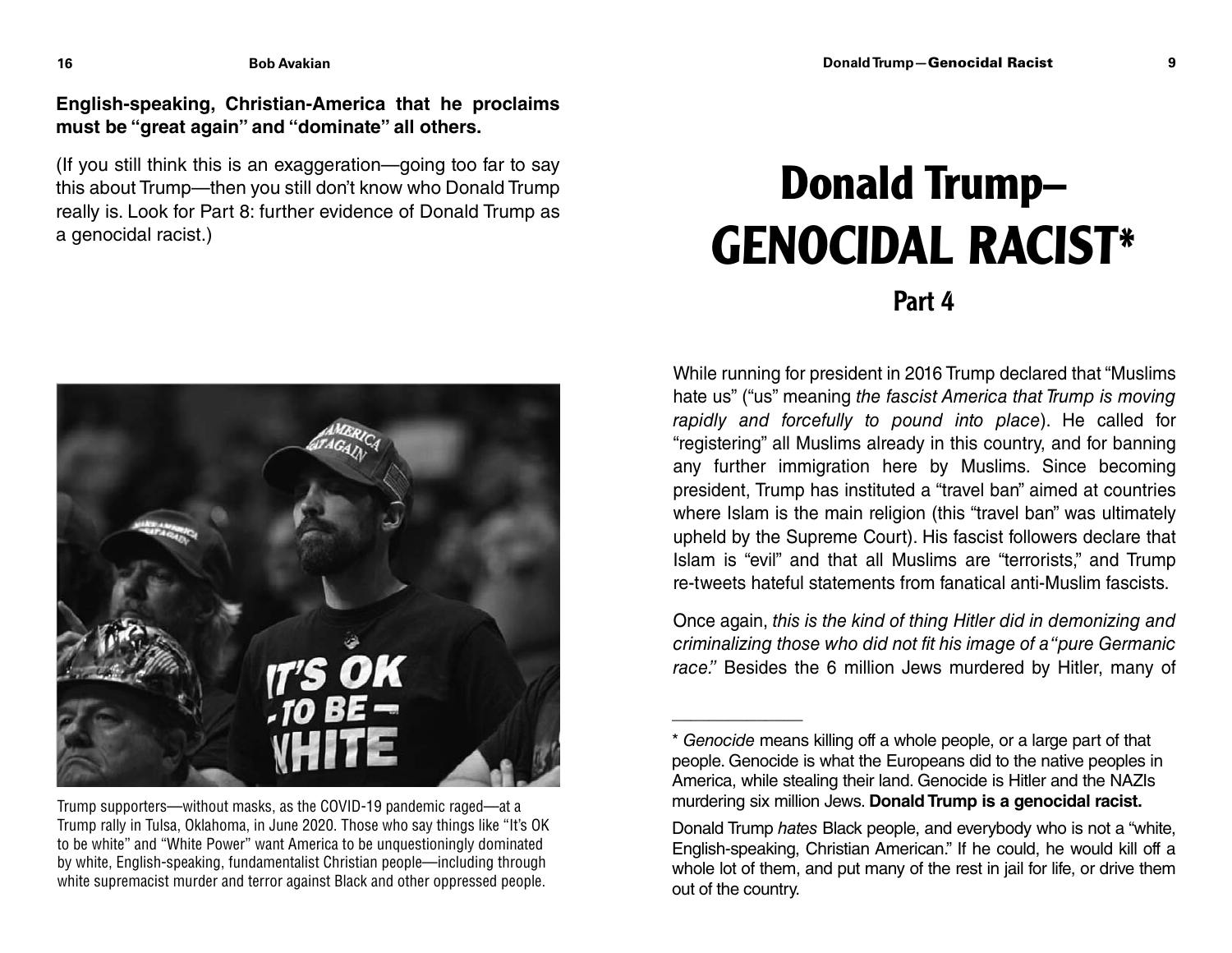these other "undesirables" were also put into concentration camps and killed by Hitler's NAZI regime.

(If you still don't think Trump would do something as extreme as killing off large parts of those he has demonized and criminalized, you still don't know who Donald Trump really is. Look for Part 5: further evidence of Donald Trump as a genocidal racist.)



Two women, born in the U.S. of parents originally from Syria, take part in a protest at LA International Airport against Trump's Muslim ban, aimed at people from countries where Islam is the main religion, January 30, 2017.

### **Donald Trump– GENOCIDAL RACIST\*Part 7**

Trump did not simply declare that white supremacist thugs in Charlottesville, Virginia were "very fine people"—he has repeatedly supported and spread the racist rantings of white supremacists (through tweets and in other ways). To take just one example: not long ago, he re-tweeted a video of a supporter of his shouting "White Power!"

"White Power" means, and has always meant, white supremacist murder and terror against Black people in particular. It should be obvious to everyone what Trump means, and what he intends, when he broadcasts his support for "White Power." **He means, and he intends to use, the full power of the government to bring about murderous terror against Black people, and all those he regards as less than human and a drain and a stain on the fascist—white,** 

<sup>\*</sup> Genocide means killing off a whole people, or a large part of that people. Genocide is what the Europeans did to the native peoples in America, while stealing their land. Genocide is Hitler and the NAZIs murdering six million Jews. **Donald Trump is a genocidal racist.**

Donald Trump hates Black people, and everybody who is not a "white, English-speaking, Christian American." If he could, he would kill off a whole lot of them, and put many of the rest in jail for life, or drive them out of the country.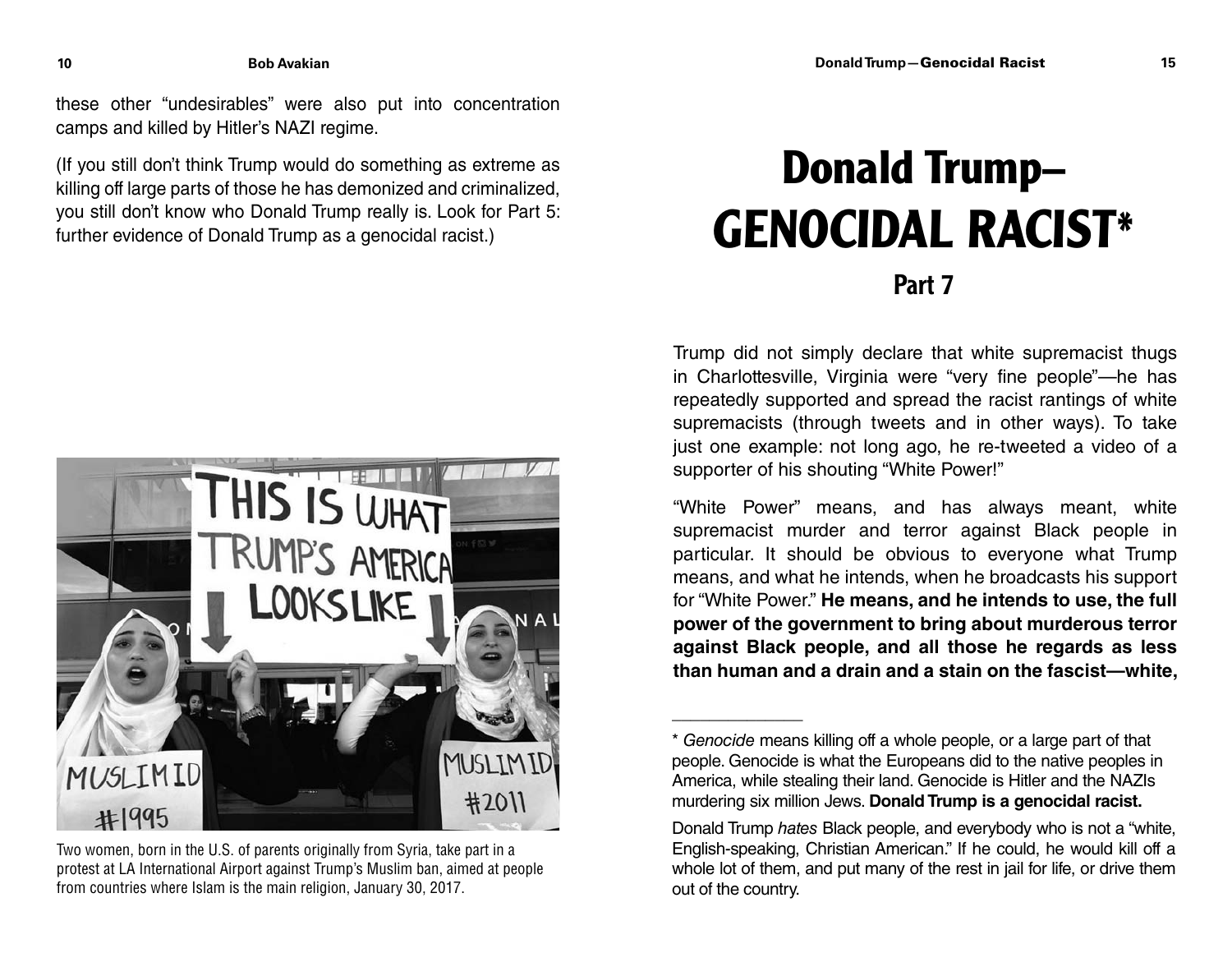#### **and to impose a reign of terror on many who remain**.

(If you still think this is an exaggeration—going too far to say this about Trump—then you still don't know who Donald Trump really is. Look for Part 7: further evidence of Donald Trump as a genocidal racist.)



In November 2018, thousands of immigrants from Central America were stranded for weeks in Tijuana because the U.S. was deliberately slowing the entry of people seeking asylum. (This year, the Trump/Pence regime completely stopped accepting these asylum seekers.) These people had traveled thousands of miles from Honduras and other countries to flee intolerable violence, poverty and repression. During a peaceful protest march by these stranded immigrants, hundreds began running toward the border wall. The picture shows these immigrants, including small children, fleeing a tear gas attack against them by the U.S. Border Patrol.

# **Donald Trump– GENOCIDAL RACIST\*Part 5**

In 2017, when NAZIs and other white supremacists marched in Charlottesville, Virginia, yelling racist and anti-Jewish slogans, and then an anti-racist protester was murdered by one of the white supremacists, Trump called these racist thugs "very fine" people."

**This is only one of the many times Trump has encouraged and supported racist violence by white supremacist thugs. And this shows what he wants to have happen in society as a whole.**

If this is not genocidal racism, what is?

**14**

<sup>\*</sup> Genocide means killing off a whole people, or a large part of that people. Genocide is what the Europeans did to the native peoples in America, while stealing their land. Genocide is Hitler and the NAZIs murdering six million Jews. **Donald Trump is a genocidal racist.**

Donald Trump hates Black people, and everybody who is not a "white, English-speaking, Christian American." If he could, he would kill off a whole lot of them, and put many of the rest in jail for life, or drive them out of the country.